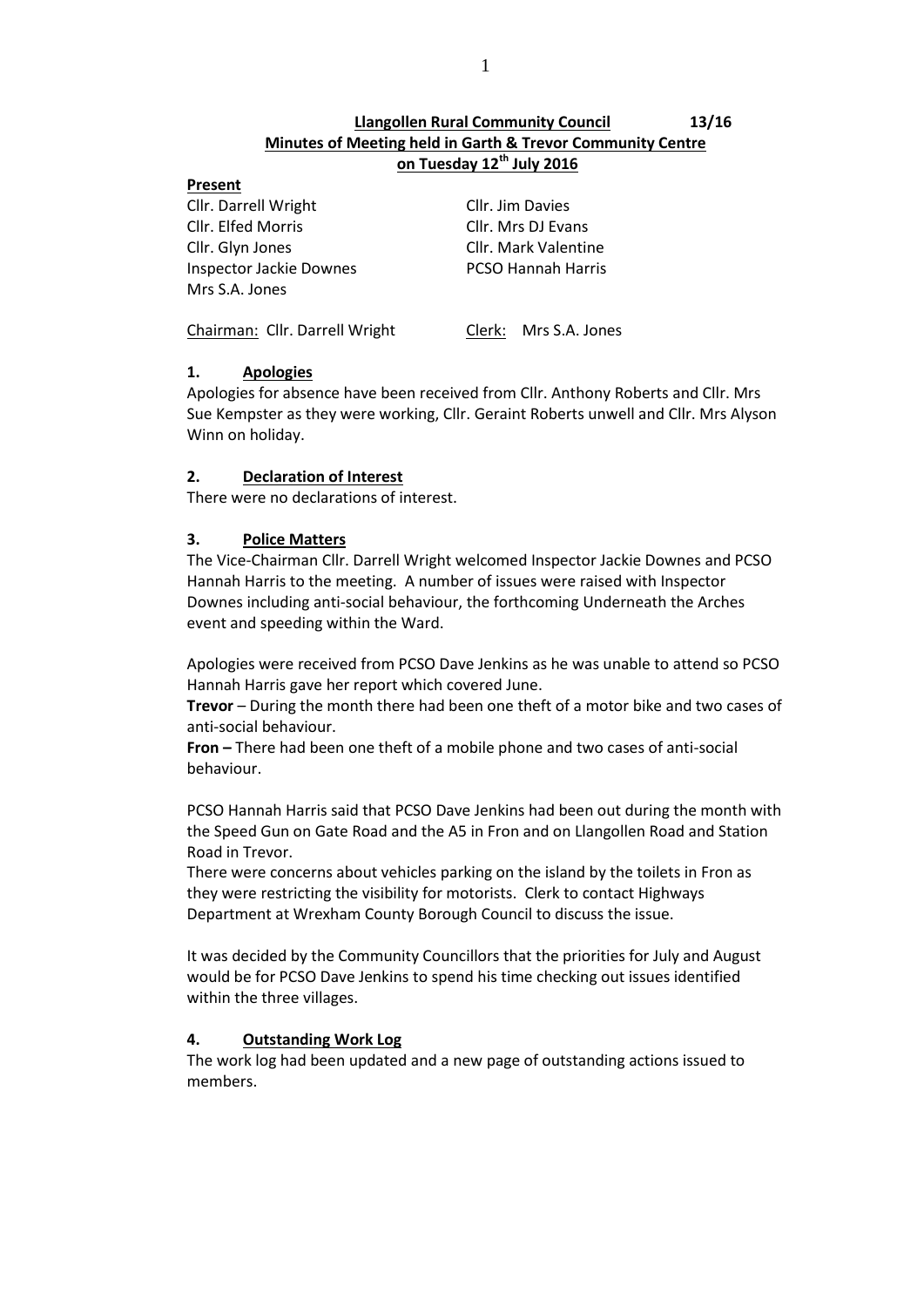## 5. **Members Urgent Reports 14/16**

**Trevor:** It was reported that there was fly tipping on Gypsy Lane. There were trees overhanging the pavement between the entrance to the Oaks and the Garth Corner on Garth Hill. Clerk to report these issues.

**Fron:** It was reported that some work had been done to rebuild the walls on the A5 Holyhead Road but there was still some more work to be done. Complaints were made about the slippery road surface on Yr Ochr. The road verges need cutting in Fron. Clerk to contact Wrexham County Borough Council.

**Garth:** It was reported that the Garth War Memorial wall had been damaged and needs to be re-pointed. Clerk to arrange for quotations.

At an earlier meeting it had been stated that there was a proposal to move the office at Garth School and since then Wrexham County Borough Council has agreed to fund this. It was proposed that the Garth project fund should give £2,000 to match fund this. Councillors requested that Garth School should write to the Community Council asking for this funding.

A problem has arisen at Fron School as there are complaints about residents parking on the school yard. After a lengthy discussion it was decided that Cllr. Mark Valentine who is a School Governor should take back the Community Council's comments to the Governing Body.

## **6. Minutes of the Previous Meetings**

The minutes of the previous meetings had been distributed and were accepted as a true record. The minutes were signed accordingly by the Vice-Chairman.

### **7. Matters Arising from the Minutes**

A draft plan for the Under Neath the Arches has been received.

It was reported that the flow of water running from the small reservoir at the top of Blackwood Road, down Garth Road and into the Tower Woods is due to Dee Valley Water flushing out the system during maintenance work.

# **8. Planning**

**Planning Applications:** Conservatory and front elevation **Stone Cottage, Cwmalis Road, Froncysyllte P/2016/0616**

### **Certificates of Decision**

Erection of double garage **Heyburn, Blackwood Road, Garth P/2016/0420 Granted** Listed Building consent for conversion to form B&B and Tea Rooms **Former Methodist Chapel, Station Road, Trevor P/2016/0216 Granted** Conversion to form B&B and Tea Rooms **Former Methodist Chapel, Station Road, Trevor P/2016/0217 Granted** Two storey extension with stair link and balcony and erection of detached double garage with storage area above accessed via external staircase.

**Pen Y Graig Farm, Quarry Road, Froncysyllte P/2016/0230 Granted**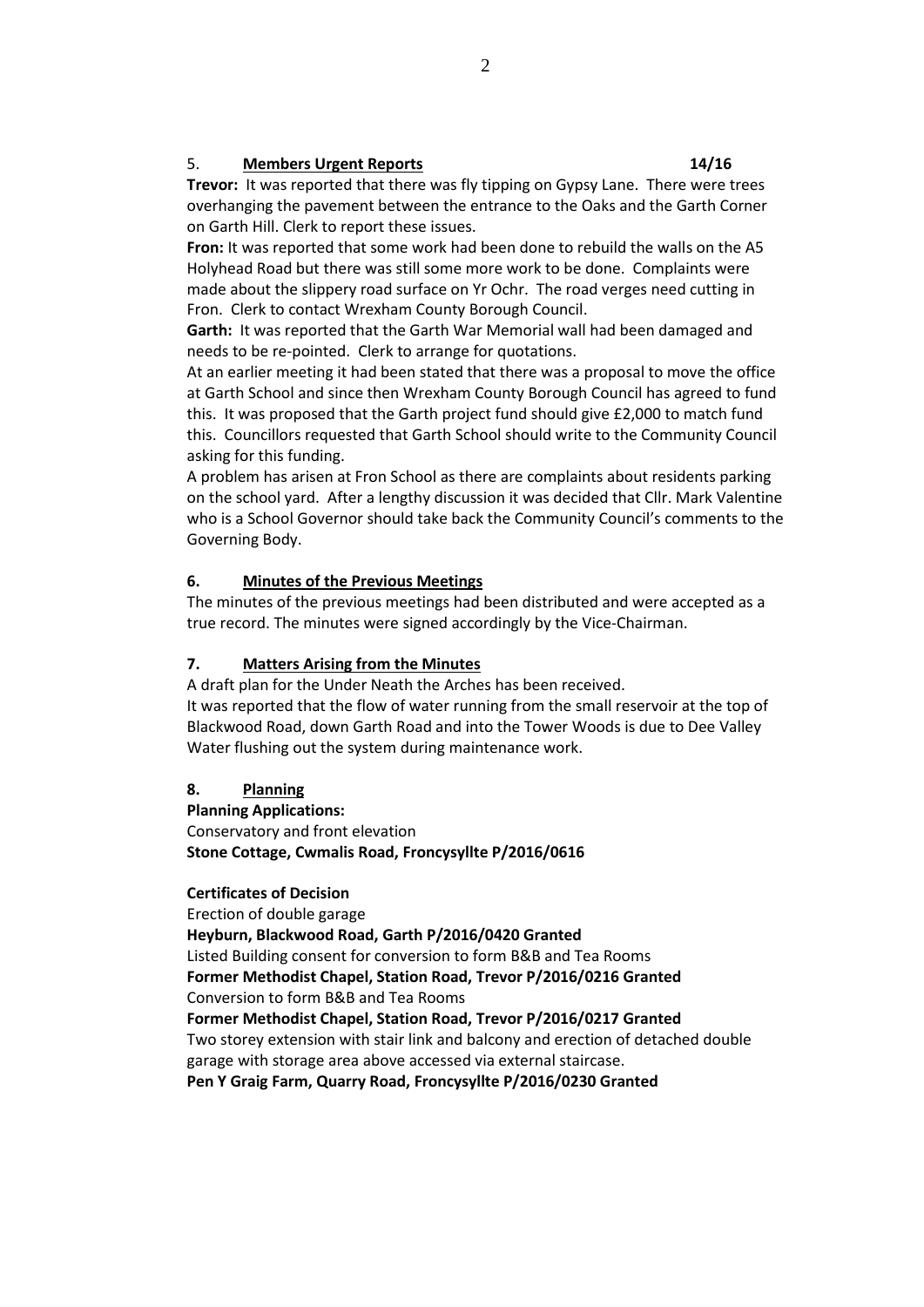## **9. Correspondence 15/16**

## **E.Mail**

Freedom of Information request from WT Evans Cefn Mawr.

Howard Griffiths Canal & Rivers Trust regarding the replacement signs on the draw bridge in Fron.

C/Cllr. Pat Jeffares regarding drainage advice.

Melanie Salisbury Wrexham County Borough Council Honouring our Veterins. Ceri Postle Wrexham County Borough Council Introducing the new Pontcysyllte web site and new contact details.

Dave Pugh Wrexham County Borough Council responding about a complaint from a local resident.

Marie Russell Wrexham Town & Community Council Forum Agenda and notes

## **Wrexham County Borough Council:**

John Davies Head of Education Reshaping of Education, Enrichment & Intervention Services.

### **One Voice Wales:**

Meeting notes and agenda for the AGM 19<sup>th</sup> July 2016. Wendi Huggett – Good Practice Exchange Wales Audit Office.

## **General:**

Kingdom Security report on the number of tickets that had been issued during the month of June. Ombudsman for Wales – Annual Report.

 $AVOW - AGM 15<sup>th</sup>$  July 2016. Shelter Cymru asking for financial assistance. Community Agents – information.

### **Receipts:**

Mr PJ Ankers Peter Green Groundcare

### **10. Leasing of Playgrounds**

During the month it has been confirmed that the registration and transfer of the Woodlands Grove play-area has now been completed. This play-area now belongs to the Llangollen Rural Community Council. The two play-areas that are Leasehold applications i.e. The Oaks and Froncysyllte Community Centre are still pending at the Land Registry Office.

Councillors approved for the Clerk to ask Mr Cartwright if he would be willing to act as the official Solicitor for the Community Council.

# **11. Footpaths & Roadways**

There were complaints from residents that there was gravel coming down a driveway onto Cwmalis Road. Clerk to report this to Wrexham County Borough Council.

# **12. Projects 2015/2016**

Trevor Councillors have agreed to their project money being used to pay for a base for the new seat in memory of Ethan. Cllr. Mrs Sue Kempster had agreed to get three quotes.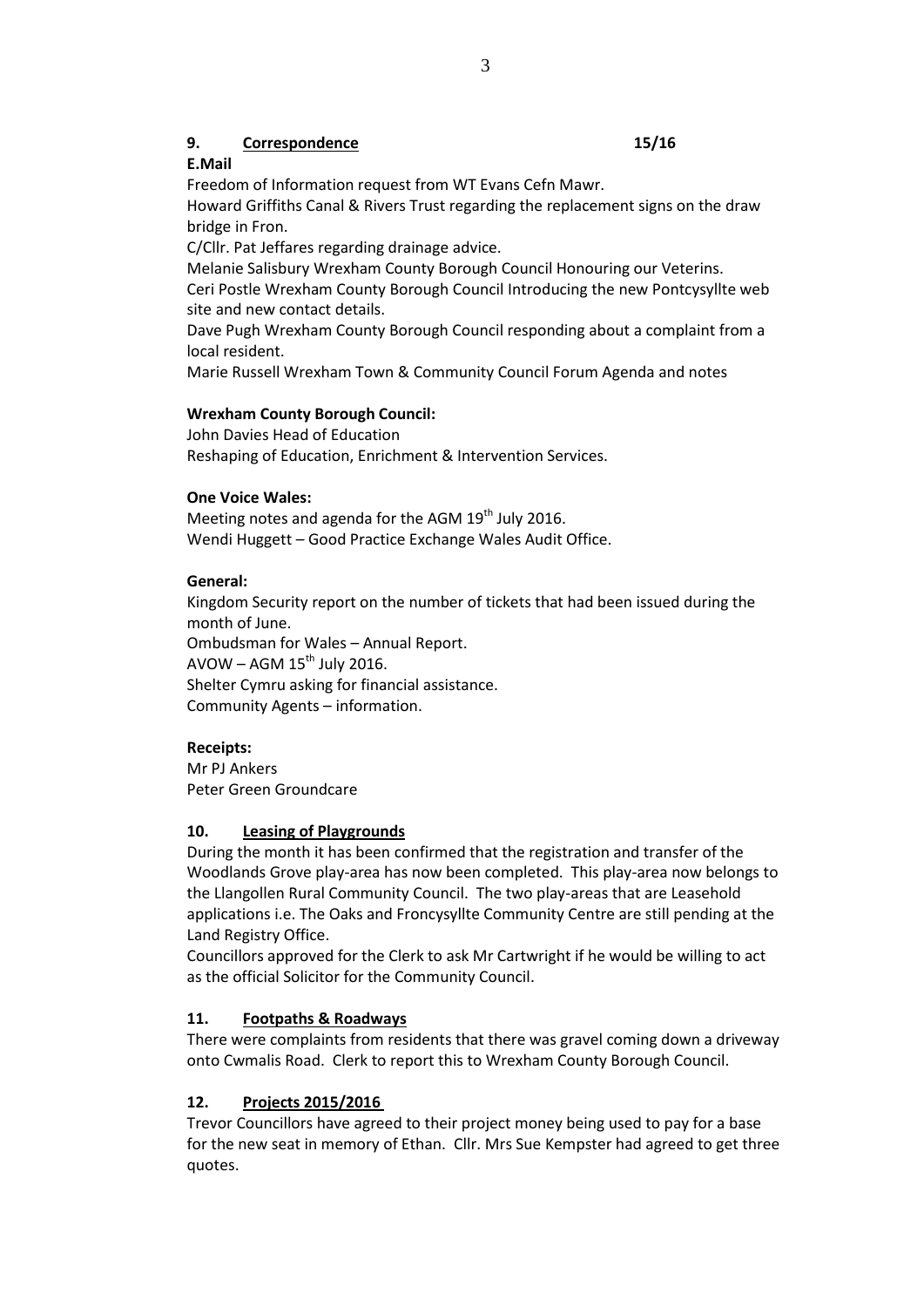## **13. Meetings / Training 16/16**

During June Councillor Mrs Alyson Winn had attended a One Voice Wales training course on 'The Council as an Employer.'

## **14. Noddfa Cemetery Report**

There has been a Noddfa Cemetery meeting held during the month and Cllr. Elfed Morris gave his report.

A new set of Cemetery Rules were approved by Members. A new form - permit to erect a monument was accepted by Members.

The risk assessment has not yet been completed.

Plots 90 and 91 in the new section were to be left unused, to gain access into the adjacent field.

## **15. Playgrounds including Garth Playground**

It has been confirmed that work on the new play-area in Garth is expected to start in September. It was noted that the funding agreement has been signed and approved.

The Annual Pay Inspection Reports have now been received and a playground meeting is planned for next week.

### **16. Newsletter**

The deadline for the Autumn Newsletter is Friday  $12<sup>th</sup>$  August 2016.

### **17. Garden Competition**

The Best Kept Garden competition was postponed due to inclement weather conditions. It will now take place on the  $29<sup>th</sup>$  July 2016.

### **18. External Audit**

There has been no communication from the External Auditor.

### **19a. Finance**

Copies of the Bank balances, payments and a list of receipts were distributed to the members and checked. The following invoices were authorised for payment:

| BP&D                   | 101870 |           |
|------------------------|--------|-----------|
| Mr RK Jones            | 101871 | 126.50    |
| <b>WCBC</b>            | 101872 | 774.00    |
| <b>NWN Media</b>       | 101873 | 311.52    |
| Mrs SA Jones           | 101874 | 197.41    |
| Mrs SA Jones           | 101875 | NJC rates |
| Mr PJ Ankers           | 101876 | 225.00    |
| Peter Green Groundcare | 101877 | 520.00    |
| Derwen College         | 101878 | 860.00    |
| BP&D                   | 101879 | 100.00    |
| One Voice Wales        | 101880 | 35.00     |
|                        |        |           |